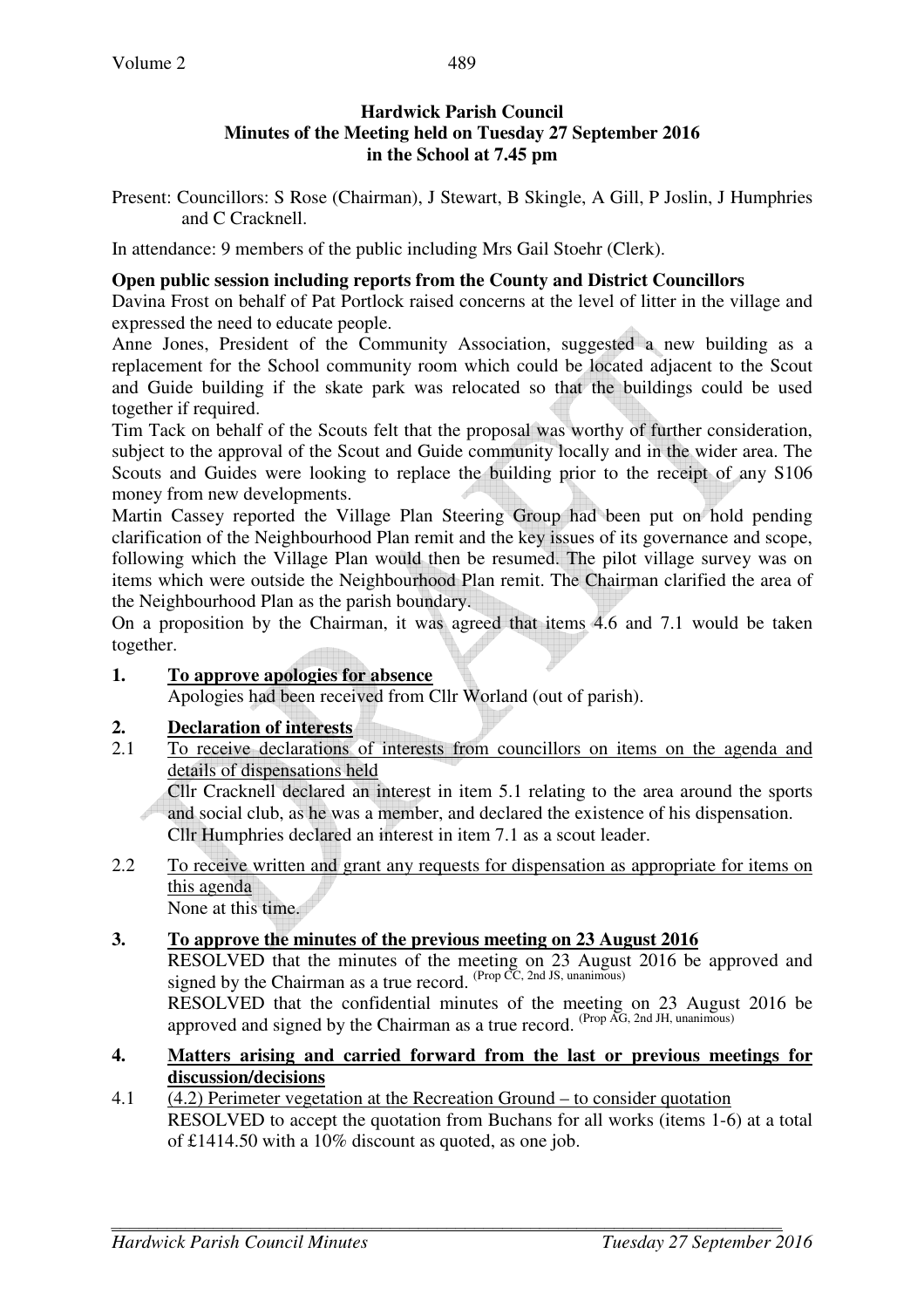RESOLVED to ask Buchans to carry out the work before the October meeting so that the Parish Council can consider the standard of the work when considering tenders, and to seek references.

4.2 (4.3) Suggestion that verges are sown with a wild flower mix – to consider quotations Three quotations had been requested. Two quotations were received and considered. RESOLVED given that the area at Cahills Corner had been tidied and re-seeded by a resident, to thank the resident for kindly carrying this out.

RESOLVED to defer this matter to the next meeting pending an order to rescind the decision taken at the previous meeting.

- 4.3 (4.5) To consider the grass cutting and village maintenance tenders fro 2017 to 2019 to consider tenders received RESOLVED to shortlist the tender applications to Buchans, Herts and Cambs Grounds Maintenance and CGM and to seek references from the three contractors.
- 4.4 (4.5) To consider quotations for cutting the Millennium footpath Deferred to the next meeting as quotations were awaited.
- 4.5 (4.5) Footpaths between Main Street and Long Road to consider response from CCC if received RESOLVED, given that CCC had stated that these would be cut on 21 September, that Cllr Joslin should take a look.
- 4.6 (7.1) Further consideration of projects to be progressed in the village for possible S106 funding and
- 7.1 Grace Crescent development report on meeting with Carter Jonas, SCDC, CCC and others and to consider the proposals for the community rooms at the School should the Grace Crescent application receive approval

 The Council considered correspondence between Carter Jonas and the Chairman outlining the proposal by the developer to offer community facilities to replace the existing provision at the school.

 RESOLVED, given that the Trustees of the Village Hall and Social Club consisted of the Parish Council Chairman, the President of the Community Association and the Vicar, that the meeting be briefly adjourned at 8.46 pm to enable the Chairman to apply for a dispensation. The meeting re-opened at 8.49 pm. The Clerk reported that a dispensation had been granted to the Cllr Rose to speak and vote on matters relating to the Village Hall and Social Club.

 The Clerk advised that the Parish Council should consider whether it has a power to find an architect or professional to advise on the design and provision of a community building which will be owned and is the responsibility of a third party, ie the Trust.

 RESOLVED that the Parish Council recommends that the proposed replacement community room be re-located to the recreation ground, pending further discussions with SCDC as to the location.

RESOLVED that the facility should be extendable and adaptable, properly designed and eco-efficient.

 RESOLVED to adopt the attached "Schedule of village needs requiring funding especially in the event of additional housing" as a working document.  $(\text{Prop CC, 2nd PI})$ unanimous)

4.7 (7.3) Memorial bench cleaning – to consider quotation

 RESOLVED to accept the quotation from AH Callus for £355 plus VAT subject to the proviso that the bench is treated. (Prop PJ, 2nd JS, unanimous)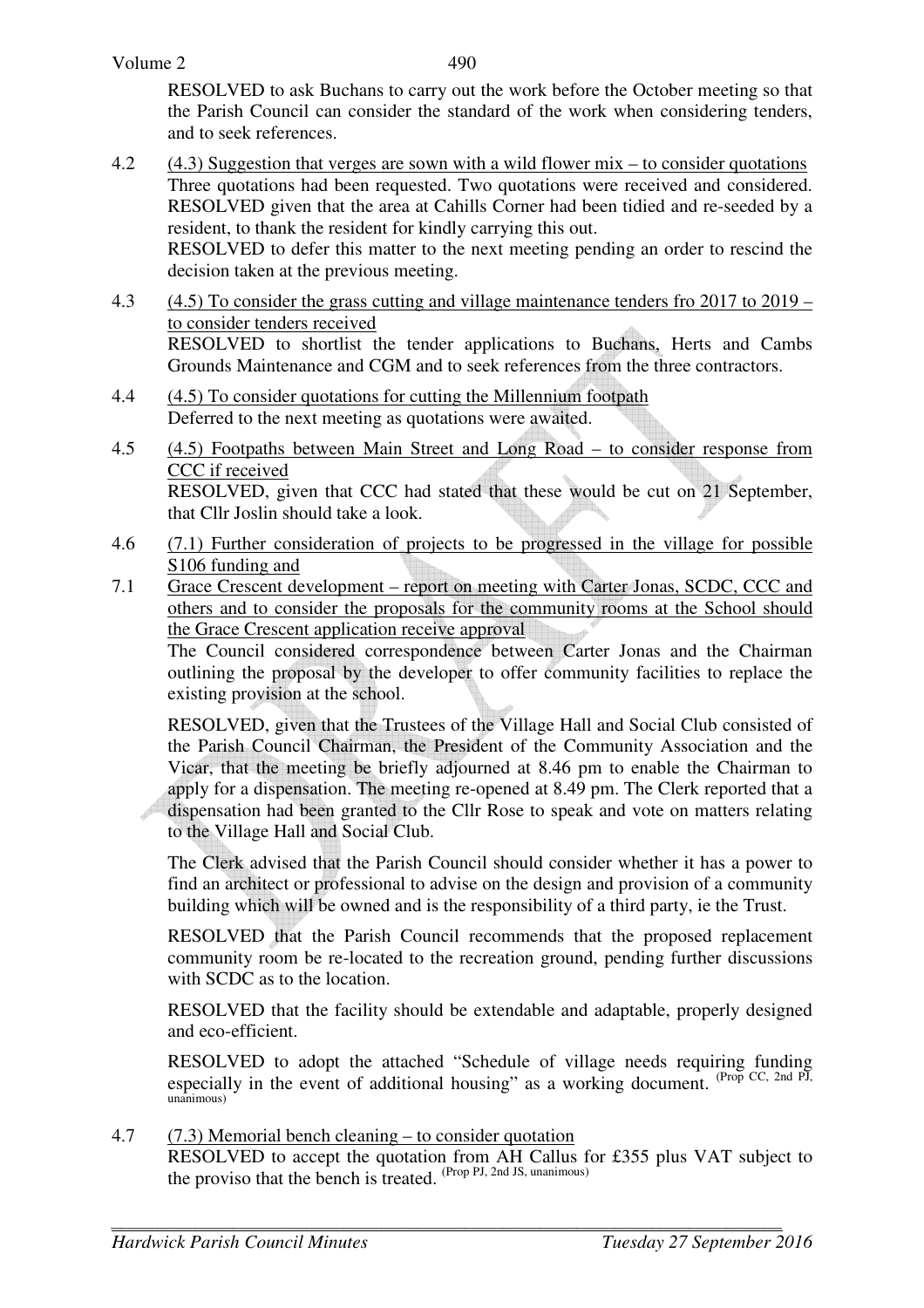### Volume 2

- 4.8 (8.2) Work required at Grenadier Walk play area to consider quotations RESOLVED to accept the quotation from Peter Oakes for £80.00 to deal with the self-set sapling and the quotation from RPM for £200.00 to repair the swing seats.
- 4.9 (5.4 of 26.7.16) To consider CCC response on Miller's Way
	- RESOLVED, having considered correspondence from CCC in order to establish a public right of way that the Parish Council will ask the residents who completed the survey in 2009 and any who would have used the path for the required 20+ years to complete the new form and plan and then submit it to the County Council. (Prop PJ, 2nd JS, unanimous)

# **5.** Correspondence/communications received<br>5.1 Resident complaint about litter and request

5.1 Resident complaint about litter and request that some extra funding be put into a proactive campaign of educating people

 RESOLVED, as it was expected that someone would shortly apply for the position to delegate to the Chairman and the Clerk to interview and appoint a suitable candidate.

RESOLVED that the resident could write an article for Hardwick Happenings and pass this to the Chairman.

RESOLVED that Cllr Humphries should place an article in Hardwick Happenings highlighting that the litter problem is increasing and expressing appreciation for the people that do pick up litter.

RESOLVED that this be an agenda item at the next meeting.

5.2 Oakington and Westwick – Youth provision sharing services

RESOLVED as the Parish Council already supports Steve Gaze financially with his youth group to respond commiserating but indicating that the parish Council does not wish to join the scheme at this time. (Prop JH, 2nd PJ, unanimous)

5.3 Highway Improvement Scheme invitation to bid

RESOLVED that Cllr Stewart should write the application for the widening and resurfacing of the footpath between the Blue Lion and the Church and that as the project is estimated to cost £15,000 the Parish Council would contribute £3,000. <sup>(Prop</sup> SR, 2nd PJ, unanimous)

- 5.4 CCC Community Volunteering Scheme RESOLVED to place the litter picking group under the CCC Volunteering Scheme. (Prop SR, 2nd PJ, unanimous)
- 5.5 Cambridgeshire Network Rail level crossing  $2<sup>nd</sup>$  round consultation RESOLVED that the Parish Council had no comments.
- **6. Planning Applications and Decision notices and tree works applications** Cllr Gill was still not receiving planning applications.
- 6.1 Planning applications received since the last meeting
- 6.1.1 S/2237/16/FL 111 Limes Road Proposed single storey front and rear extensions and two storey rear extension RESOLVED to support the application. (Prop PJ, 2nd AG, unanimous)
- 6.1.2 S/2205/16/FL 277 St Neots Road Proposed loft conversion with dormer windows RESOLVED to support the application.  $(Prop\,PI, 2nd\,AG, unanimous)$
- 6.1.3 S/2088/16/FL 32 Meridian Close Orangery extension at rear RESOLVED to support the application. (Prop PJ, 2nd AG, unanimous)
- 6.1.4 S/1884/16/FL 105 Bramley Way Garage extension, single storey rear extension and first floor side extension over garage RESOLVED to support the application. (Prop PJ, 2nd AG, unanimous)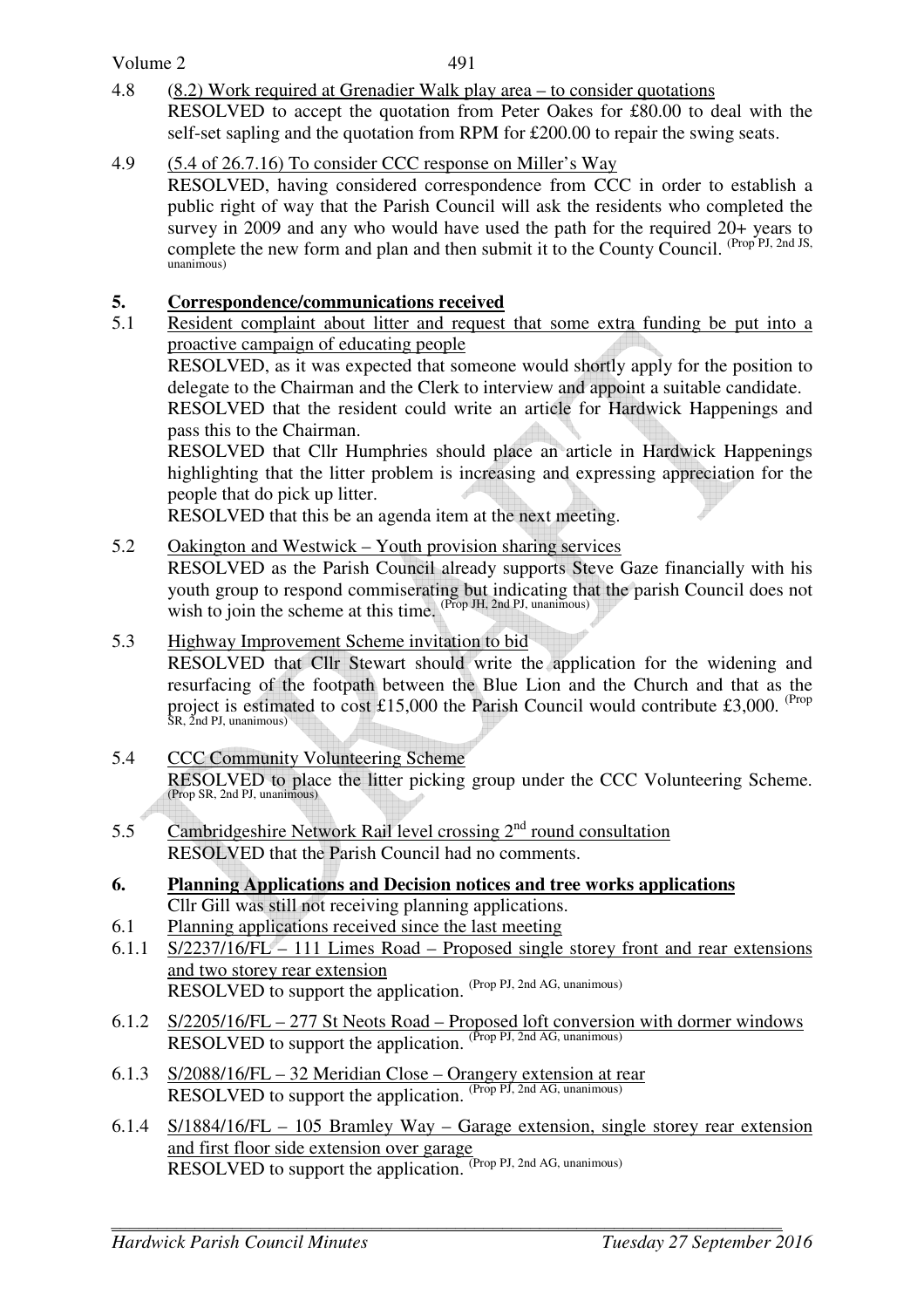Volume 2

- 6.1.5 S/2439/16/DC New Haven, Hall Drive Discharge of condition 4 (boundary), 5 (surface water drainage), 6 (traffic management plan), and 8 (noise) of planning permission S/2246/14/FL Noted. (Prop AG, 2nd PJ, unanimous)
- 6.1.6 S/1847/16/FL Land adj to Casa Di Foseta, St Neots Road erection of 4 dwellings (revised details of planning permission S/0255/13/FL) RESOLVED that the Parish Council had no comment.
- 6.2 SCDC Decision Notices

Details of planning permissions granted by SCDC or refusal notices since the last meeting can be viewed on the SCDC Planning Portal at http://plan.scambs.gov.uk/. None.

- 6.3 Tree Works
- 6.3.1 26 Main Street

RESOLVED that the Parish Council had no comments.

RESOLVED that the Parish Council supports its own application when received.

The Clerk advised on procedure relating to revisiting a previous decision with regard to the willow tree at the rear of 86 Limes Road.

## **7. Members reports and items for information only**

- 7.1 Grace Crescent development report on meeting with Carter Jonas, SCDC, CCC and others and to consider the proposals for the community rooms at the School should the Grace Crescent application receive approval Taken earlier.
- 7.2 Proposal for tree outside 13 Laxton Avenue

RESOLVED that Peter Oakes should be asked to cut back the tree clear of the highway and make it safe. (Prop AG, 2nd PJ, unanimous)

7.3 Neighbourhood Plan

RESOLVED to receive Cllr Gill's verbal report on a meeting with District Cllr Chamberlain and answered the questions relating to the area of designation. They had been looking at the Rendlesham Neighbourhood Plan. As regards governance, the Parish Council had discussed the next steps with SCDC, including completion of an application to designate, the requirement for the Parish Council to consult with the public, and to provide evidence of this.

RESOLVED that the Parish Council should advertise the proposed area of designation and seek quotations for professional assistance.

RESOLVED to allocate a budget of £250.00 for incidental expenses to the Neighbourhood Plan Working Group. (Prop SR, 2nd JH, unanimous)

Cllr Cracknell left the meeting at 10.50 pm.

**8. Finance, procedure and risk assessment**

RESOLVED to note completion of the audit.

- 8.1 To consider any quotes for urgent work required because of risk None.
- 8.2 To receive play areas and skate park inspection reports RESOLVED to ask Ian Giddings to repair another damaged fence panel at Egremont Road play area.
- 8.3 To receive the financial report and approve the payment of bills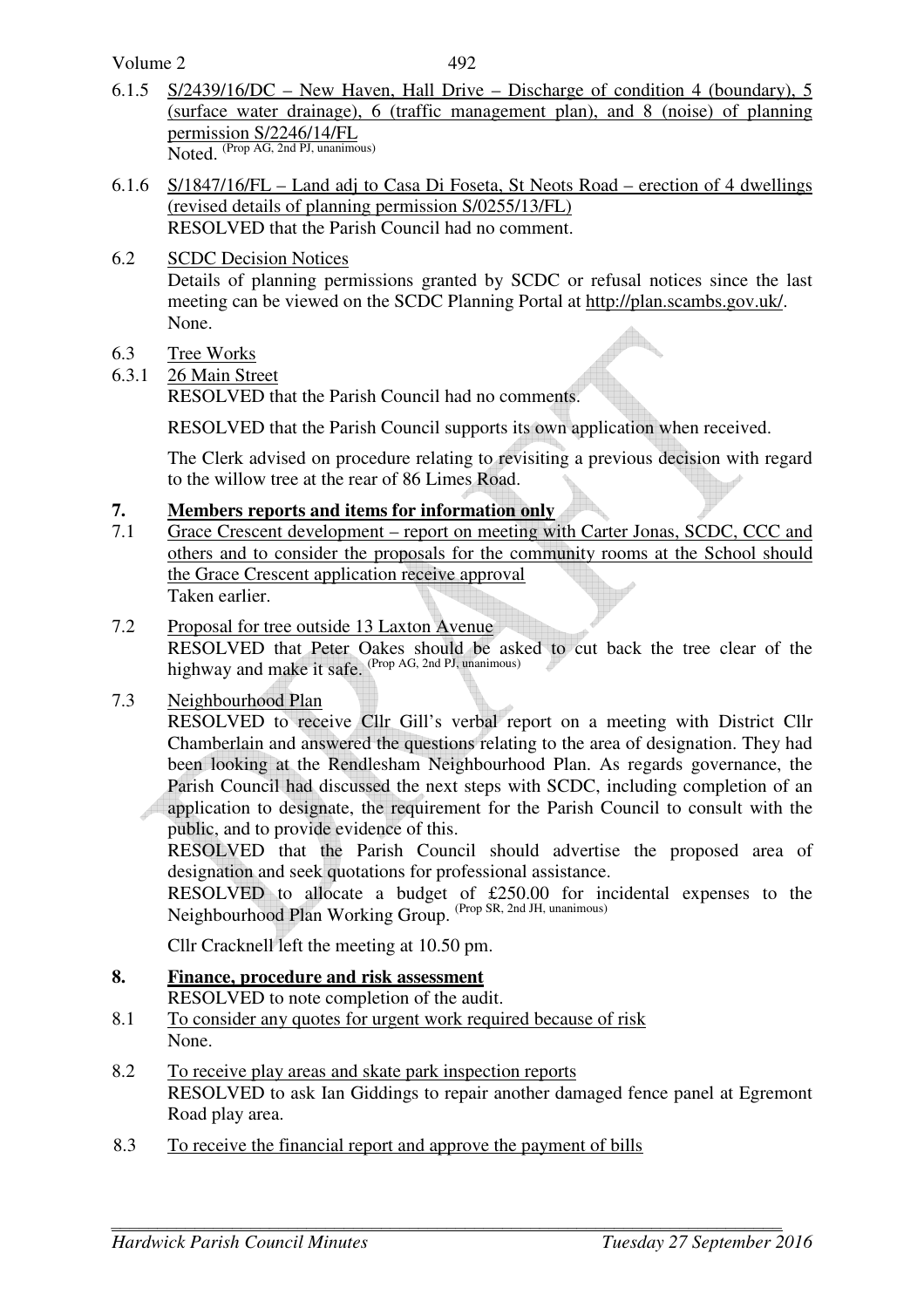RESOLVED to note the completion of the annual audit by Littlejohn and their one comment.

RESOLVED to receive the financial report and that the invoices and bank statements be checked before the cheques are signed.

RESOLVED that the payments as listed in the finance report should be paid, noting that the payment Shelter Solutions (bus shelter repair) should be £288.00 (not £48.00 as stated in the finance report), plus Grounds by Rounds (grass cutting) £1041.53 and PKF Littlejohn LLP (audit) £360.00. <sup>(Pro PJ, 2nd JS, unanimous)</sup>

| Zurich (Insurance)                     | £1863.50 |
|----------------------------------------|----------|
| Shelter Solutions (bus shelter repair) | £288.00  |
| Salary                                 | £134.24  |
| NEST (pension)                         | £160.64  |
| LGS Services (admin support)           | £1283.26 |
|                                        |          |

Credits including bank interest, a wayleave payment and a VAT reclaim, were noted.

### **9. Members' items for the next agenda and for the Clerk's information and Closure of meeting**

A report on the meeting with Hardwick Happenings will be an agenda item for the next meeting.

There was no further business and the meeting closed at 10.55 pm.

Signed …………………………………….Chairman ……………………date.